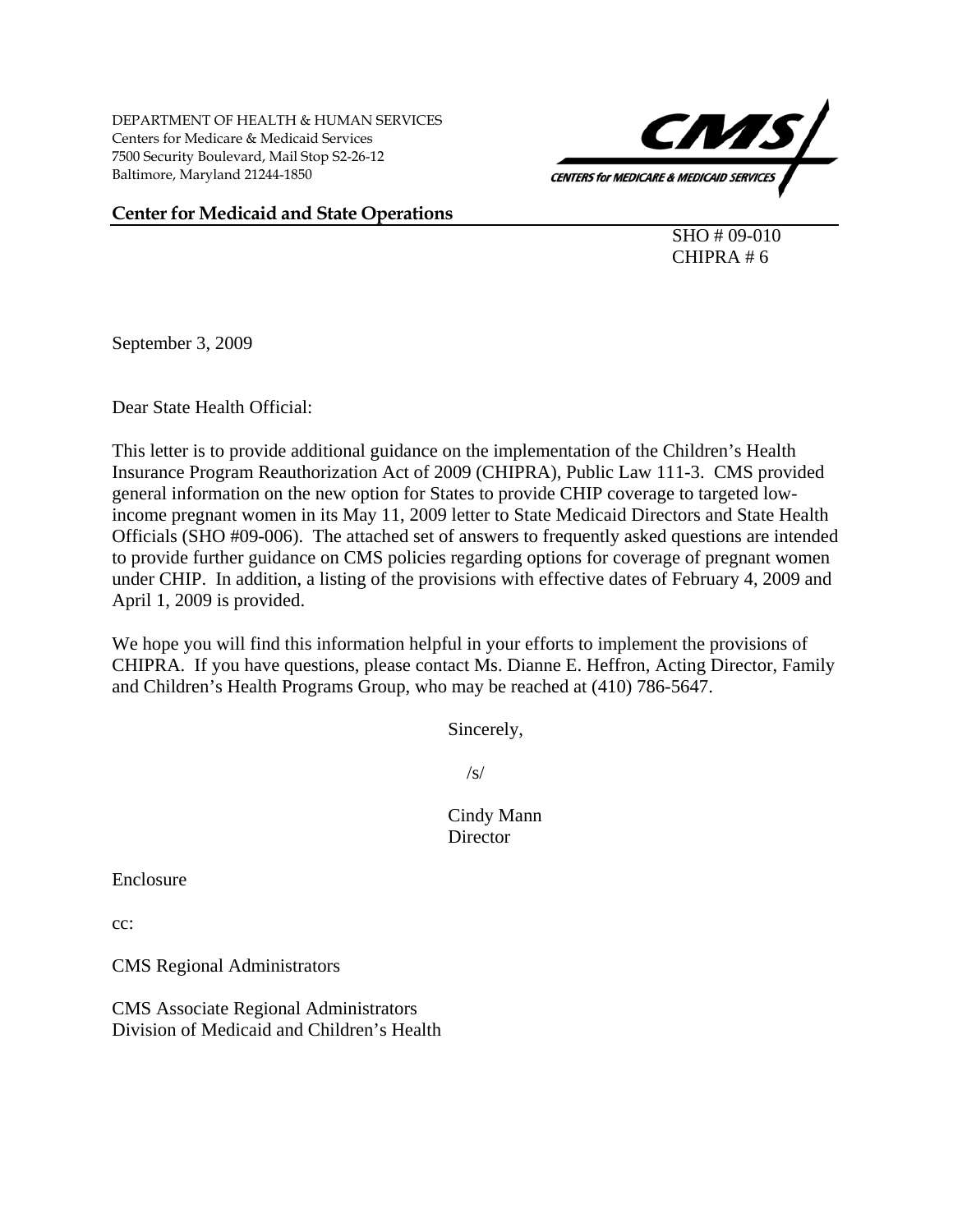## Page 2 – State Health Official

Ann C. Kohler NASMD Executive Director American Public Human Services Association

Joy Wilson Director, Health Committee National Conference of State Legislatures

Matt Salo Director of Health Legislation National Governors Association

Debra Miller Director for Health Policy Council of State Governments

Christine Evans, M.P.H. Director, Government Relations Association of State and Territorial Health Officials

Alan R. Weil, J.D., M.P.P. Executive Director National Academy for State Health Policy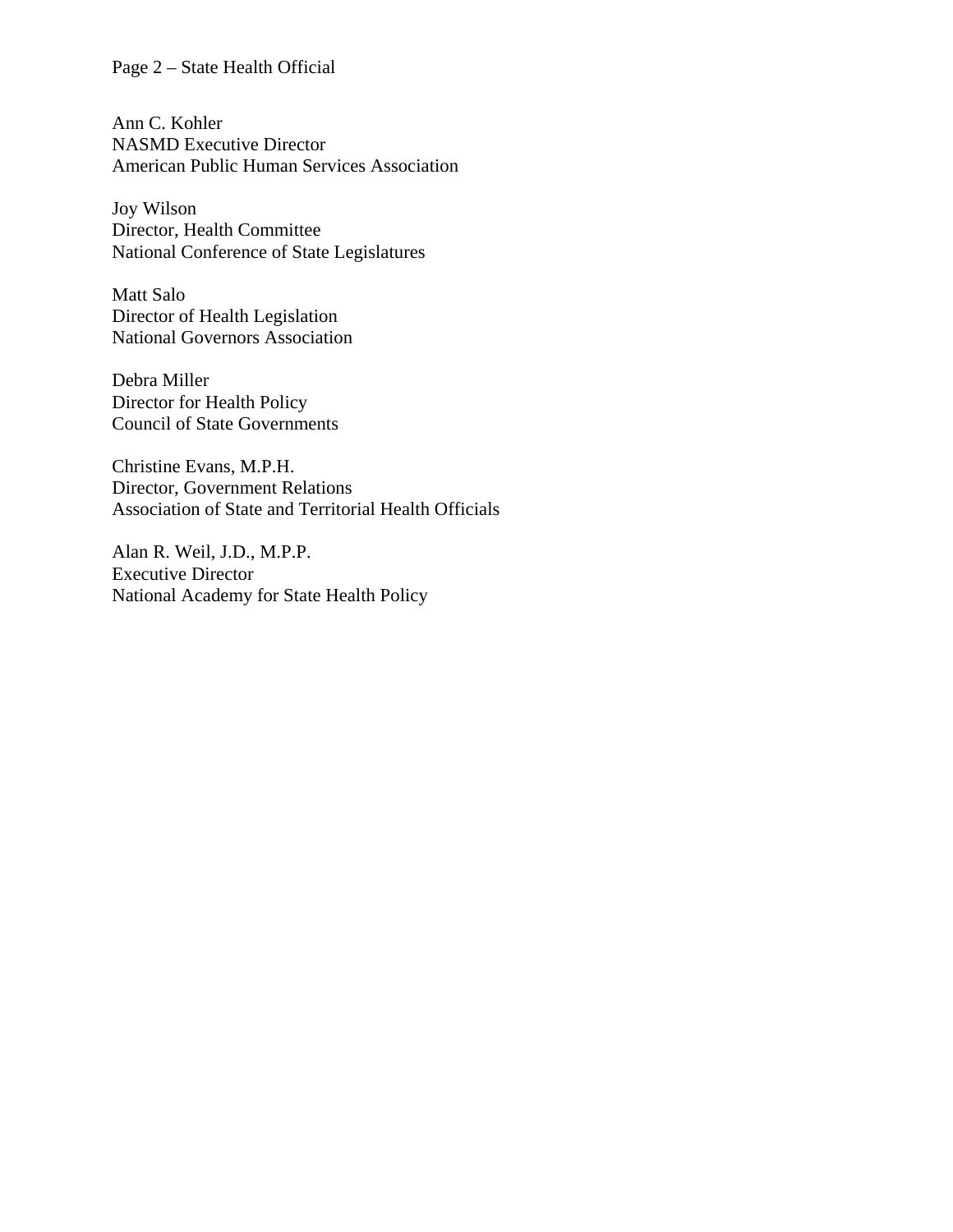**Enclosure** 

# **Questions and Answers Related to Coverage of Pregnant Women in the Children's Health Insurance Program (CHIP)**

On May 11, 2009, the Centers for Medicare & Medicaid Services (CMS) released a letter to State Health Officials (SHO #09-006) describing the new option created by section 111 of the Children's Health Insurance Program Reauthorization Act of 2009 (CHIPRA) that permits States to extend CHIP-funded health insurance coverage to targeted low-income pregnant women. The letter and attachments can be accessed on the CMS Web site at: <http://www.cms.hhs.gov/SMDL/SHO/list.asp?listpage=9>

The following questions and answers are intended to further clarify CMS' policies around coverage of pregnant women under CHIP and the parameters under which States may offer that coverage.

# **ELIGIBILITY/STATE PLAN REQUIREMENTS**

# **Question 1: Did CHIPRA change how pregnant women can be covered under Medicaid?**

Answer: No. There is no change to Medicaid eligibility for pregnant women under CHIPRA. As always, States have flexibility to set their own Medicaid eligibility income levels. Medicaid coverage of pregnant women is mandatory up to 133 percent of the Federal poverty level (FPL) and is optional up to 185 percent of the FPL.

## **Question 2: Can pregnant women be covered through CHIP?**

Answer: Yes. CHIPRA included an explicit option for States to cover pregnant women under CHIP, provided they meet certain criteria (described in detail below). States may submit a CHIP State plan amendment to CMS to receive CHIP matching funds for expanding coverage for pregnant women at higher income levels than are covered under Medicaid. This option is only available for CHIP separate child health programs. States that operate CHIP Medicaid expansion programs may not cover pregnant women in Medicaid with CHIP funds. States that opt to cover pregnant women under the CHIP State plan may cover the cost of services for the woman until 60-days postpartum.

It should be noted that States may also provide coverage under the CHIP State plan of pregnancy-related care by electing the option to provide prenatal care as specified in section 42 CFR 457.10 (the "unborn child" option). (See Question 17 for more information.) If a State elects this option, prenatal care is available, within the specified family income levels, regardless of the citizenship status of the pregnant woman. Prenatal and labor and delivery services must be available under the CHIP State plan until the child is born and, as explained in more detail in Questions 18 and 20, if payment is made through a "global fee" prior to labor and delivery, benefits may include postpartum services.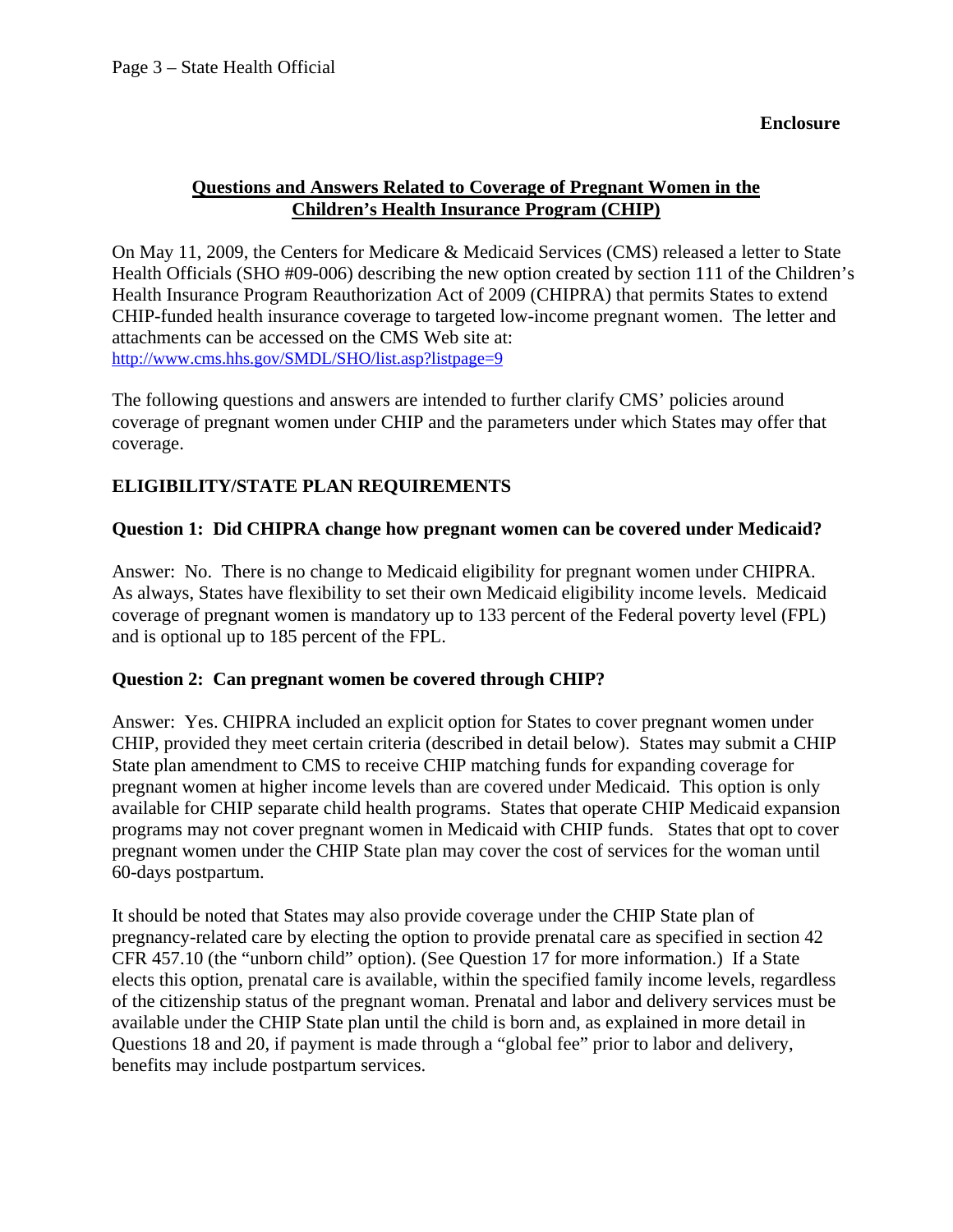## **Question 3: What are the new State plan requirements for covering pregnant women under CHIP?**

Answer: Under CHIPRA section 111, States may provide coverage under the CHIP plan for pregnant women who are not eligible for Medicaid under the Medicaid State plan as of July 1, 2008. In order to receive approval to add coverage for "targeted low-income pregnant women" to the CHIP State plan, States must meet the following criteria:

- States must be covering pregnant women in Medicaid at or above 185 percent of the FPL.
- States must not apply an effective income level for pregnant women under CHIP that is lower than the Medicaid effective income level, and cannot cover higher income pregnant women without covering lower income pregnant women.
- States must not apply any preexisting condition exclusion or waiting period for CHIP coverage of pregnant women.
- States may not require enrollee cost sharing for preventive or pregnancy-related services.
- States must be covering children under age 19 in Medicaid or CHIP up to at least 200 percent of the FPL.
- States may not establish a higher income eligibility level for pregnant women than the State's eligibility level for targeted low-income children.
- States must not impose any cap or limitation on the enrollment of targeted low-income children, and must not have any waiting list or any procedures designed to delay applications for enrollment.

## **Question 4: When is the new option to cover targeted low-income pregnant women effective and available to States?**

Answer: States may begin covering targeted low-income pregnant women in CHIP as of April 1, 2009, the effective date of CHIPRA Section 111. A State plan amendment template was included with the State Health Official letter dated May 11, 2009 (SHO #09-006), and is available at: [http://www.cms.hhs.gov/SMDL/SHO/list.asp?listpage=9.](http://www.cms.hhs.gov/SMDL/SHO/list.asp?listpage=9)

## **Question 5: Can States that currently cover pregnant women above 185 percent of the FPL under Medicaid shift coverage of pregnant women above that income level from Medicaid to CHIP?**

Answer: No. Under the CHIP Plan, States may only receive CHIP funds to cover targeted lowincome pregnant women who were not eligible for coverage under the Medicaid State plan as of July 1, 2008.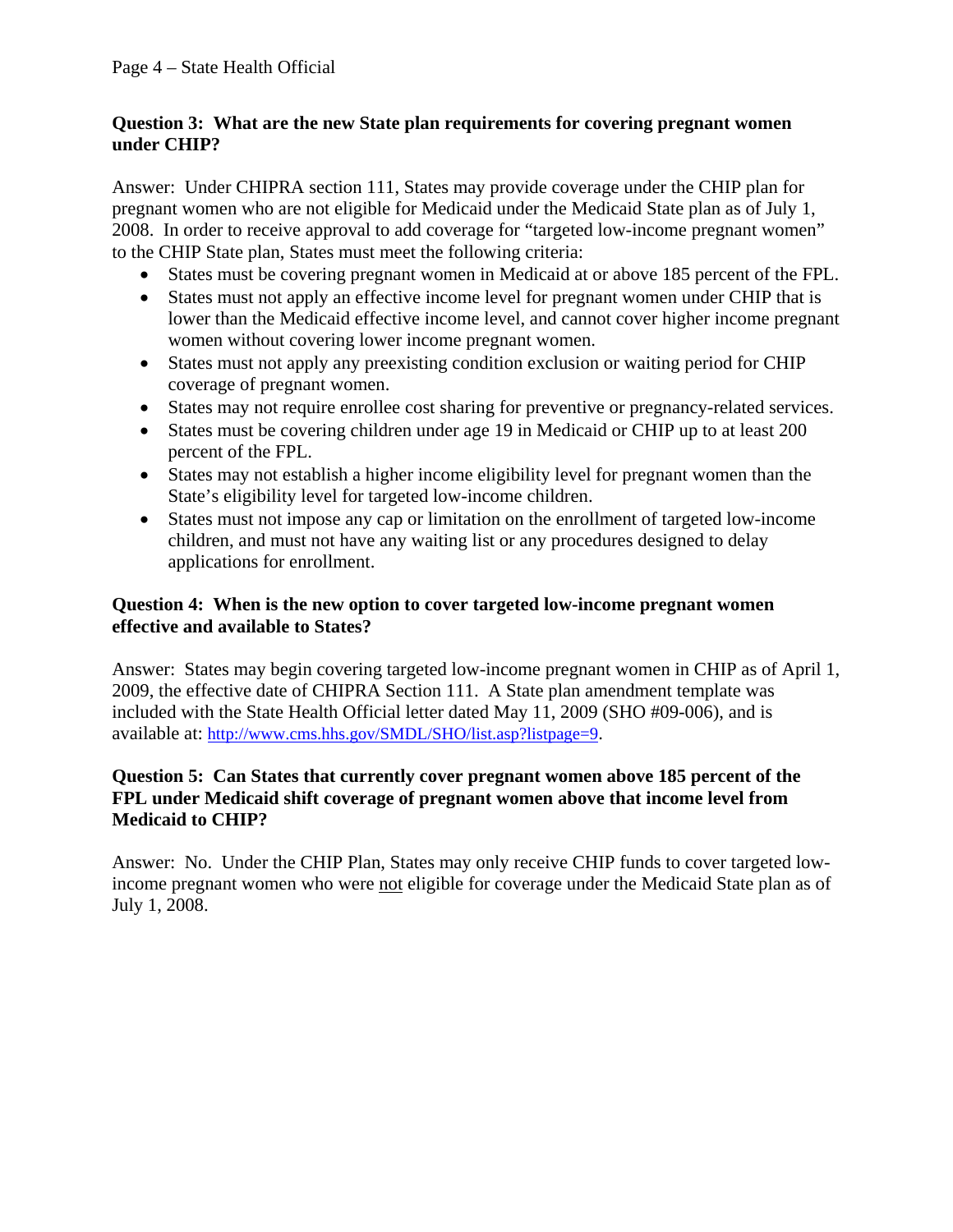## **Question 6: Are States with existing pregnant women coverage up to 185 percent of the FPL now required to cover children up to 200 percent of the FPL?**

Answer: No. States with existing pregnant women coverage up to 185 percent of the FPL, whether coverage is through a section 1115 demonstration or the Medicaid State plan, are not required to cover children up to 200 percent of the FPL. However, States that choose to expand eligibility for pregnant women under the CHIP State plan must cover children under 19 years of age, under the Medicaid or CHIP State plan(s), up to a minimum income level of 200 percent of the FPL. States are also permitted to expand Medicaid pregnant women coverage to higher income levels (e.g., 250 percent of the FPL), regardless of whether they are covering children up to 200 percent of the FPL.

### **Question 7: Are States required to use the same income methodology to determine CHIP eligibility for targeted low-income pregnant women as is applied for CHIP targeted lowincome children (e.g., application of different income disregards)?**

Answer: No. States may use a different income methodology for CHIP targeted low-income pregnant women than for CHIP targeted low-income children. This is consistent with current CHIP requirements at 42 CFR 457.320, which allow States to vary eligibility group standards by geographic area; age; income; resources; spend downs; disposition of resources; residency; disability status (provided that such standards do not restrict eligibility); access to, or coverage under, other health coverage; and duration of eligibility.

However, States do have flexibility to use the same income methodology for both targeted lowincome pregnant women and targeted low-income children. CHIPRA did not make any changes to the CHIP definition of family income, which is defined as income determined by the State for a family as defined by the State. In determining the applicable disregards, however, States must ensure that they are not covering, through CHIP, pregnant women who were eligible for Medicaid as of July 1, 2008.

## **Question 8: Can States cover pregnant women under the new CHIP State plan option, regardless of whether the State has a separate child health program, a Medicaid expansion program, or a combination program? If so, what is the process for implementing this option?**

Answer: The option to receive CHIP funding to cover targeted low-income pregnant women under the CHIP State plan is available to all States. However, since CHIPRA explicitly provides at section 111 that a "State may elect through an amendment to its State child health plan under section 2102 to provide pregnancy-related assistance under such plan for targeted low-income pregnant women," States are not permitted to cover targeted low-income pregnant women through a CHIP Medicaid expansion program.

• CHIP Separate Programs: States that currently have separate CHIP programs can amend their State plan by adding a new population of targeted low-income pregnant women to the existing coverage of targeted low-income children. These States would continue to operate as a CHIP separate program, covering both children and pregnant women under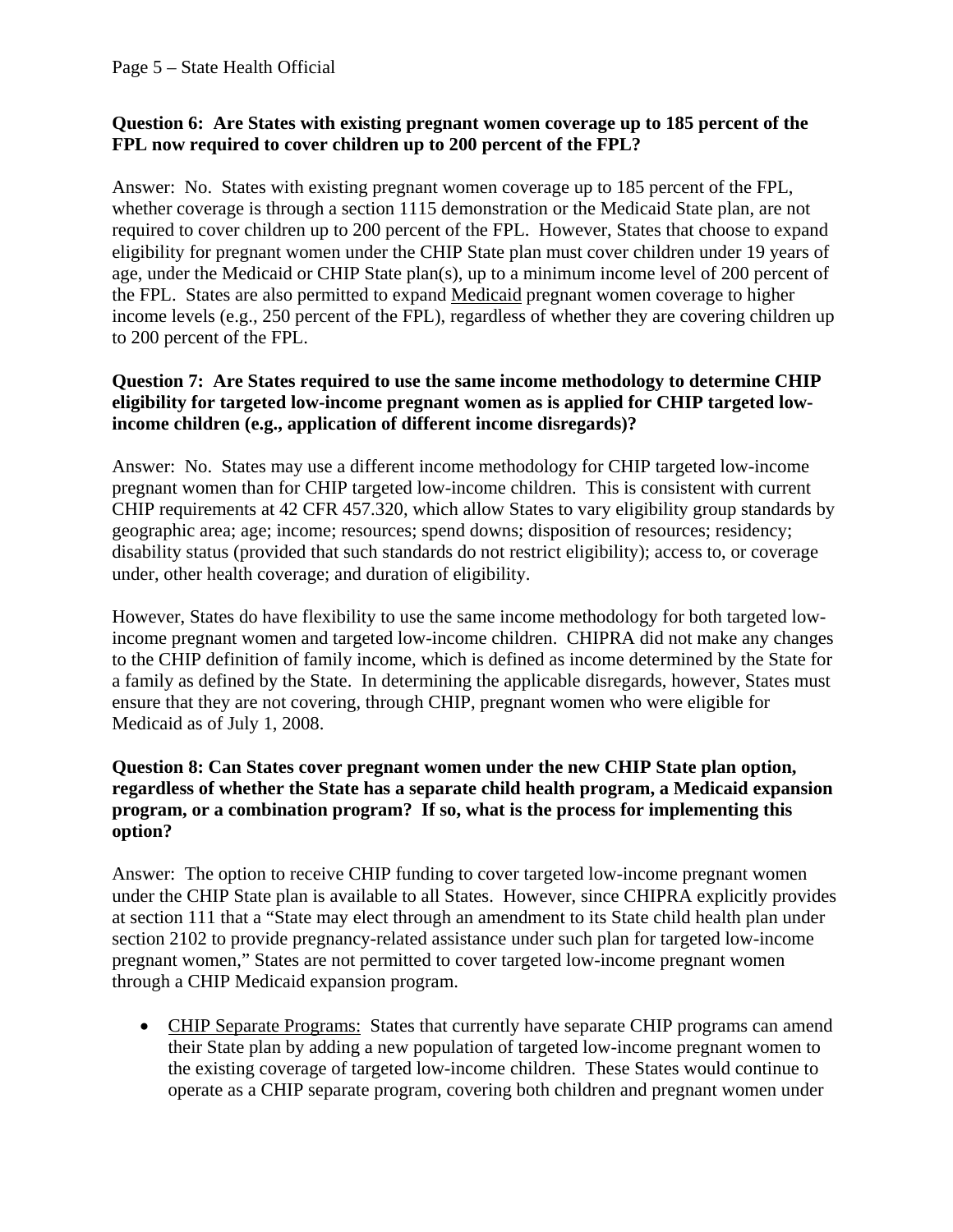the CHIP State plan. There would be no change to the State's CHIP program type under this scenario.

- CHIP Medicaid Expansion Programs: States that currently have a CHIP Medicaid expansion program can amend their CHIP plan to create a separate program for targeted low-income pregnant women. States that elect this option would become combination CHIP programs. Currently covered children would continue to be eligible under the CHIP Medicaid expansion program and the newly eligible targeted low-income pregnant women would be covered under the separate program. In this case, States may wish to design their CHIP program for pregnant women as a "Medicaid look-alike" plan.
- CHIP Combination Programs: States with existing CHIP combination programs can amend their State plans to add targeted low-income pregnant women to their separate CHIP program. These States would continue to operate as a CHIP combination program covering both children and pregnant women.

As always, State plan amendments must be approved by CMS.

## **Question 9: Does CMS have a CHIP State plan pre-print for covering targeted low-income pregnant women?**

Answer: The State Health Official letter released on May 11, 2009 (SHO # 09-006), included draft CHIP State plan pre-print pages in order to elect the option to cover targeted low-income pregnant women in CHIP. States are not required to use these draft pre-print pages as they are pending approval by the Office of Management and Budget in accordance with the requirements of the Paperwork Reduction Act.

# **PRESUMPTIVE ELIGIBILITY (PE)**

# **Question 10: Can States provide presumptive eligibility to pregnant women under CHIP?**

Answer: Yes. CHIPRA includes provisions at sections 111 and 113, which were effective April 1, 2009, related to PE for children and pregnant women under Medicaid or CHIP. The legislation specifically changed CHIP and Medicaid claiming policy for children so that States are no longer required to claim PE costs against the CHIP allotment under certain circumstances. CHIPRA also expanded the definition of providers that are eligible to determine PE for pregnant women to include the "eligible entities" which may determine PE for children. CHIP PE for targeted low-income pregnant women is covered in accordance with the requirements at section 1920 of the Social Security Act (the Act) and in the same manner as PE coverage for pregnant women under the Medicaid State plan. States that elect to cover targeted low-income pregnant women under the CHIP State plan may also elect to offer PE for these pregnant women.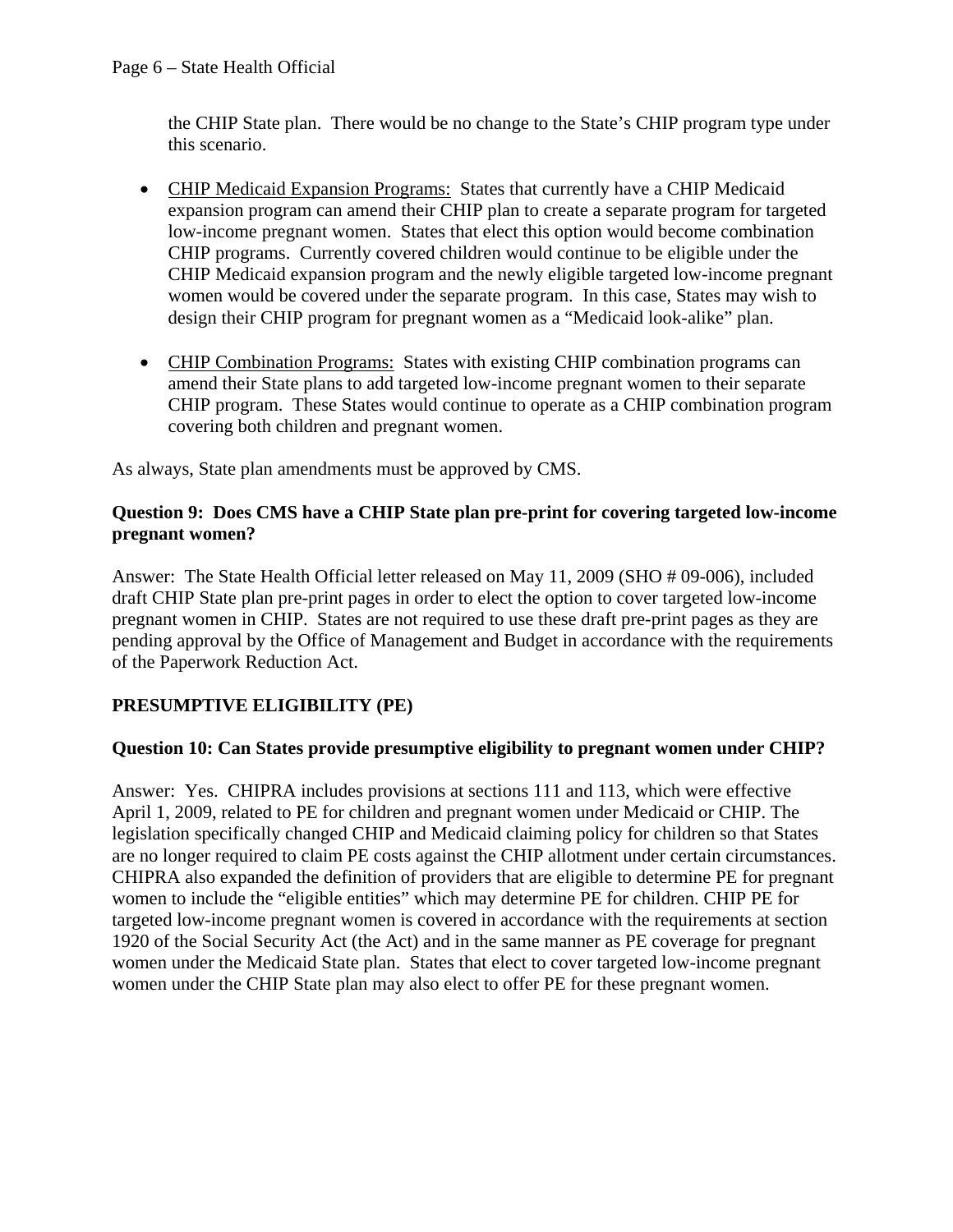#### Page 7 – State Health Official

## **BENEFITS**

#### **Question 11: Can States provide different benefits to pregnant women than CHIP children?**

Answer: Yes. States can provide different benefits to pregnant women than CHIP children. States may also elect to provide coverage to pregnant women using its existing CHIP benefit package. States have flexibility to provide any benefit package that meets the requirements of section 2103 of the Act. Specifically, States choose from one of the following four types of benefit coverage options:

1) *Benchmark coverage-*The coverage available under the Federal Employees Health Benefit Plan, the State Employee Plan, or the coverage available through the largest insured commercial, non-Medicaid Health Maintenance Organization in the State; 2) *Benchmark-equivalent coverage-*The benefits provided have an aggregate value that is actuarially equivalent to one of the benchmark plans; 3) *Existing comprehensive State-based coverage in PA, FL, or NY*-Three States had a comprehensive benefit package that was grandfathered in under title XXI of the Act; or, 4) *Secretary-approved coverage-*A benefit package determined by the Secretary to provide appropriate coverage for the population. Under Secretary-approved coverage, the State defines the package, which may or may not include the full Medicaid benefit package of services. Secretary-approved coverage is subject to approval by the Secretary as described in section 2103(a)(4) of the Act.

In general, States have the flexibility under CHIP to define the services to be provided as long as the benefit package meets one of the four benefit options described above.

# **Question 12: Are States required to cover postpartum benefits for targeted low-income pregnant women?**

Answer: CHIPRA requires that States meet the same CHIP coverage requirements for targeted low-income pregnant women as is required for targeted low-income children. Although CHIPRA does not explicitly require the coverage of postpartum benefits for targeted low-income pregnant women, these services are typically offered as part of pregnancy-related coverage and are highly recommended by both the American Academy of Pediatrics and the American College of Obstetrics and Gynecology. Postpartum care is important both in terms of ensuring the health of the mother and for purposes of family planning.

As required under section 2103, a State must choose to provide one of the four types of benefit package options described above. Should a State choose to propose a benefit package under Secretary-approved coverage, approval for such coverage would be at the Secretary's discretion. Given the importance of postpartum services, a State proposing not to cover postpartum care would need to include in its request for Secretary-approved coverage a rationale and justification for not providing postpartum benefits. States may also choose to provide the full Medicaid benefit package, which includes postpartum benefits as a required Medicaid service. As noted above, this "Medicaid look-alike" package is considered Secretary-approved coverage.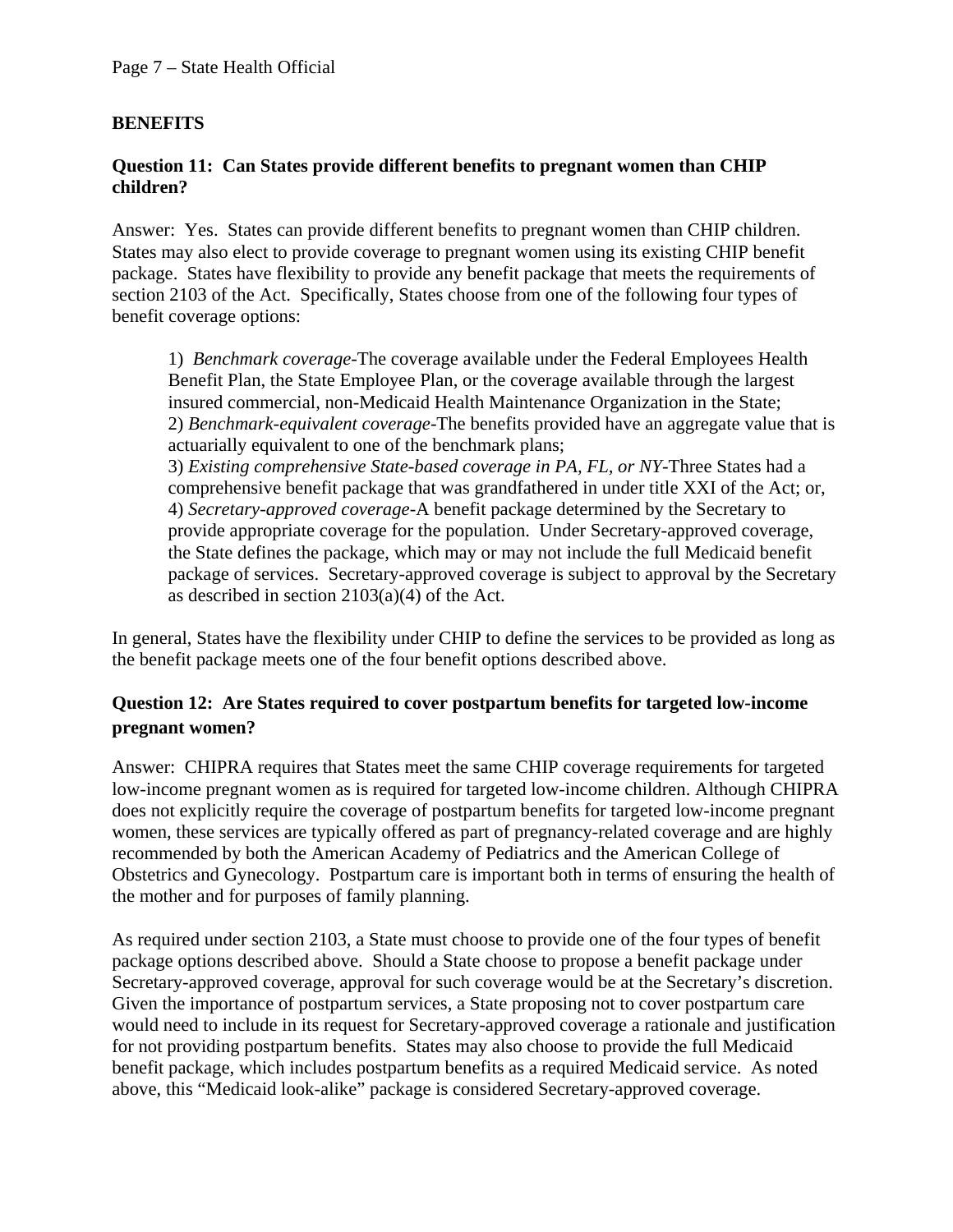## **ENROLLMENT CAPS/WAITING LISTS**

#### **Question 13: Can States maintain an enrollment cap/waiting list for children while covering pregnant women?**

Answer: No. States cannot impose any cap or limitation on the enrollment of targeted lowincome children, and must not have any waiting list or any procedures designed to delay applications for enrollment in order to cover pregnant women.

## **COST SHARING**

#### **Question 14: What cost sharing can be applied to targeted low-income pregnant women?**

Answer: In general, cost sharing for targeted low-income pregnant women must be consistent with the cost-sharing protections for children under section 2103(e) of the CHIP statute. However, just as there is no cost sharing permitted for well-baby and well-child care, cost sharing for preventive or pregnancy-related services cannot be applied to targeted low-income pregnant women. Also, any cost sharing must be applied toward a cumulative cost-sharing maximum capped at 5 percent of the annual family income.

## **WAITING PERIOD OF UNINSURANCE**

#### **Question 15: Can States apply a waiting period or period of uninsurance to pregnant women prior to enrolling them into CHIP?**

Answer: No. States cannot apply a waiting period or any preexisting condition exclusion for CHIP coverage of pregnant women.

## **FUNDING**

## **Question 16: Will new funds be made available to States that cover pregnant women?**

Answer: CHIPRA made additional CHIP funds available to States, although there is no specific allotment dedicated to pregnant women. States will have the option to provide coverage for pregnant women using their new CHIP allotments and pregnant women covered under the CHIP State plan will be considered CHIP program eligible.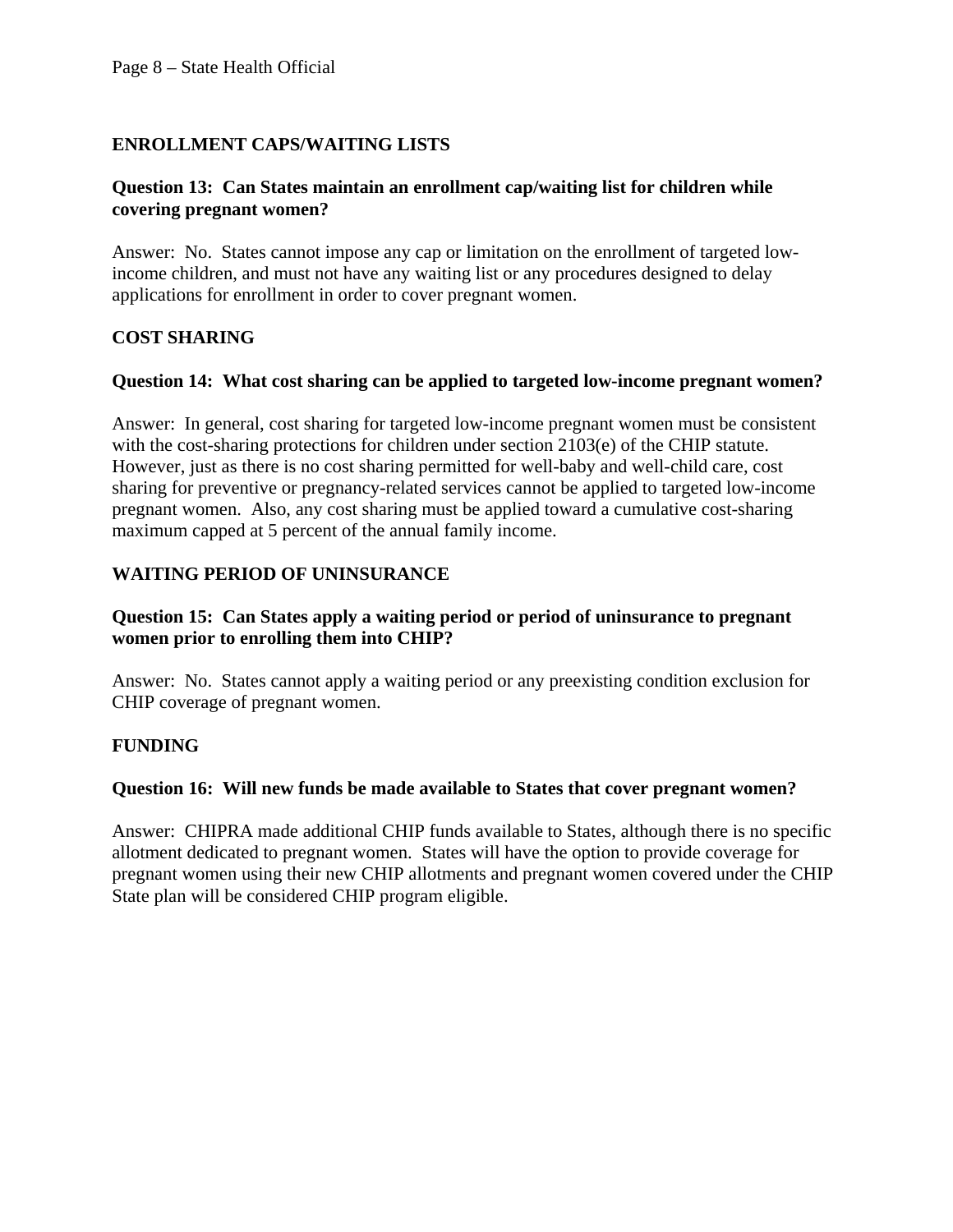# **PRE-CHIPRA OPTION FOR COVERAGE OF PRENATAL CARE**

#### **Question 17: Can States continue to use the option outlined in the letter to State Health Officials dated November 12, 2002, and at 42 CFR 457.10 to provide prenatal care to pregnant women?**

Answer: Yes. States that have a CHIP separate child health program continue to have the option to provide prenatal care under the CHIP State plan option described at 42 CFR 457.10. If a State chooses to cover both the prenatal care option specified at 42 CFR 457.10 and the new group of targeted low-income pregnant women under CHIP, States must uniquely identify enrollees so that there is no duplication of payment for services between eligibility groups. Eligibility under either category is also subject to screening for Medicaid eligibility and payment is not available under CHIP for services that would be covered under Medicaid.

As described in the responses to Questions 11 and 12, States may provide different benefit packages to each CHIP population. Therefore, States may opt to provide a different benefit package through 42 CFR 457.10 than to targeted low-income pregnant women under CHIPRA. Specifically, there may be differences in providing postpartum benefits between these two populations. Under the option described at 42.CFR 457.10, women generally are not eligible for postpartum services unless the State elects to use a prepaid global payment methodology that includes postpartum services. However, targeted low-income pregnant women covered under the new CHIPRA option are eligible for postpartum services under the CHIP State plan.

#### **Question 18: Can States cover postpartum care for the mothers covered under the pre-CHIPRA option (42 CFR 457.10), regardless of the mother's immigration or citizenship status?**

Answer: Yes, under certain circumstances. As noted above, States have the option to pay for pregnancy and delivery services through a prepaid global fee consistent with general industry practices. Services that are often paid for using these payment methods include prenatal care, labor and delivery services (including pain management), and postpartum care. States that use a global payment may receive Federal matching funds for the entire payment. States that cover prenatal care through 42 CFR 457.10, but do not use a global payment may only receive Federal matching funds for postpartum services to the mother if she is determined to be eligible under the approved Medicaid or CHIP State plan.

#### **Question 19: Are there Federal requirements for determining the pregnant woman's household size?**

Answer: No. States continue to have flexibility to decide how to define income and family size. Note, however, that States may not define family size or family income in such a way that would make eligible for CHIP the pregnant women who are eligible for Medicaid under rules in effect on July 1, 2008, or who are otherwise eligible for Medicaid.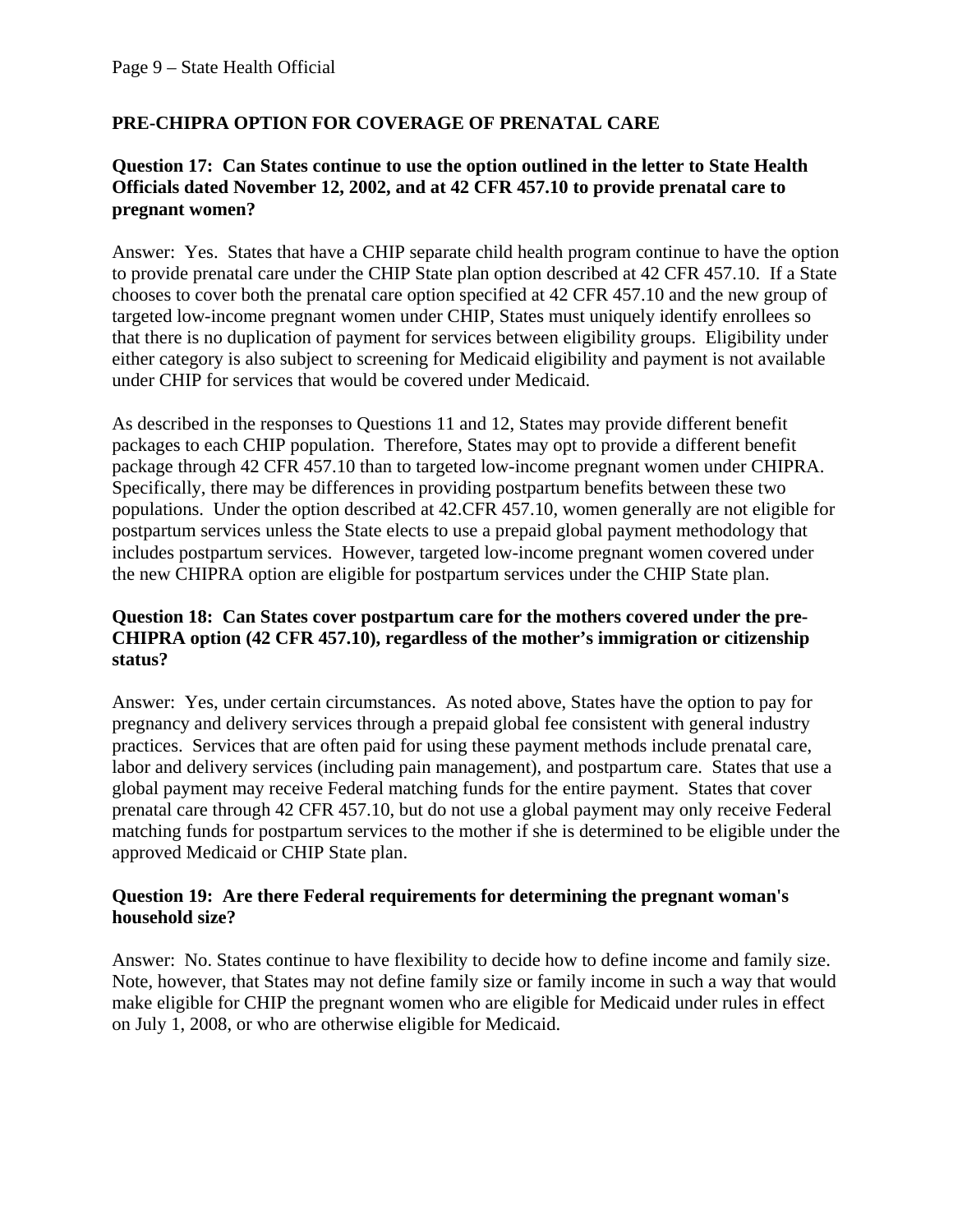## **Question 20: Can States cover pregnant women under CHIP regardless of the mother's insurance status?**

Answer: No. Under both CHIP options (42 CFR 457.10 and the new CHIPRA option), States may only extend coverage to those who are not covered under a group health plan or under health insurance coverage, as defined in section 2791 of the Public Health Service Act.

States must apply screen and enroll processes to ensure that funding for prenatal care under CHIP does not replace funding for prenatal care under Medicaid. The citizenship status of the pregnant woman is not taken into consideration for purposes of determining eligibility in these circumstances. This option allows States to provide prenatal care for low-income immigrants. However, these women are often eligible for labor and delivery services through emergency services provided under Medicaid. Therefore, unless a State is paying for services as one global fee, which includes prenatal, labor and delivery, and postpartum services, these labor and delivery costs should be paid for under Medicaid.

# **CHIPRA EFFECTIVE DATES**

#### **Question 21: Which of the CHIPRA provisions went into effect on February 4, 2009, the date the President signed the bill into law? Which provisions became effective on April 1, 2009?**

Answer: The following provisions are effective as of February 4, 2009:

- Option to establish an "Express Lane" agency to evaluate a child's initial eligibility or renewal status for Medicaid or CHIP (CHIPRA section 203); and
- Requirement that States have at least a 30-day grace period for individuals to make premium payments before losing their coverage (CHIPRA section 504).

The following provisions are effective as of April 1, 2009:

- Option to provide dental-only supplemental coverage for separate CHIP programs (CHIPRA section 501);
- Option to provide coverage to targeted low-income pregnant women under the CHIP State plan (CHIPRA section 111);
- No Federal matching funding for presumptive eligibility expenditures will be deducted from the CHIP allotment (CHIPRA section 113);
- Application of the regular Medicaid Federal Medical Assistance Percentage (FMAP) for expenditures for children in families with incomes in excess of 300 percent of the FPL (CHIPRA section 114);
- Option for States to claim expenditures for Medicaid expansion populations under section 1905(u) of the Act, at the enhanced FMAP rate using title XXI funds or at the regular FMAP rate using title XIX funds (CHIPRA section 115);
- Option to extend Medicaid/CHIP coverage to qualified alien children and/or pregnant women who are residing lawfully in the United States and who have not met the 5-year waiting period or "5-year bar" required under the Personal Responsibility and Work Opportunity Reconciliation Act of 1996 (CHIPRA section 214);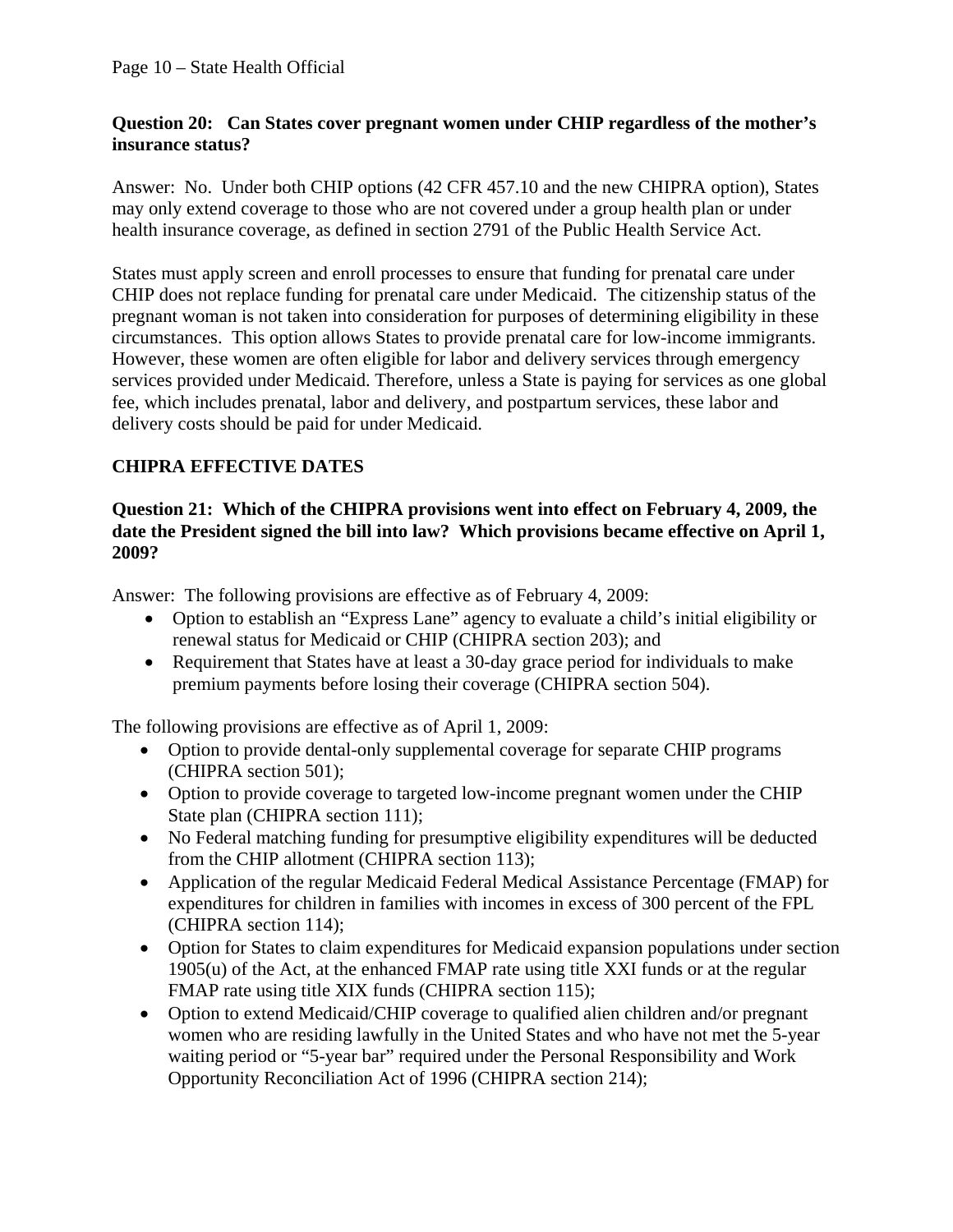- Option to offer premium assistance subsidies to CHIP and Medicaid-eligible children who have access to qualified employer-sponsored insurance (CHIPRA section 301);
- Provides a guaranteed right to enroll in a group health plan without having to wait for an open enrollment period if certain conditions are met (CHIPRA section 311);
- Group health plan administrators must disclose information about plan benefits to States upon request when a family's child is covered under Medicaid or CHIP to allow States to determine the cost-effectiveness of providing premium assistance for the purchase of coverage under the plan and to provide supplemental benefits (CHIPRA section 311);
- The Department of Health and Human Services (HHS) and Department of Labor (DOL) are directed to establish a working group by April 1, 2009, to develop a model coverage coordination disclosure form for plan administrators to complete that would require certain information for this purpose (CHIPRA section 311); and
- Application of Medicaid managed care requirements in sections  $1932(a)(4)$ ,  $(a)(5)$ ,  $(b)$ , (c), (d), and (e) of the Act to CHIP managed care contracts entered into or renewed as of July 1, 2009, in the same manner as they are applied in Medicaid (CHIPRA section 403).

States should also note the following effective dates for other CHIPRA provisions:

- Provide information on dental benefits and a list of Medicaid/CHIP dental providers on the Insure Kids Now Web site and hotline by August 4, 2009 (CHIPRA section 501);
- Required coverage of dental services under CHIP, effective October 1, 2009 (CHIPRA section 501);
- Application of the Medicaid prospective payment system for Federally qualified health centers (FQHCs) and rural health centers (RHCs) in section 1902(bb) of the Act to CHIP programs effective for services rendered by FQHCs/RHCs on or after October 1, 2009 (CHIPRA section 503);
- Mental health parity requirements that prevent States that include mental health or substance abuse services in their CHIP plans from imposing financial requirements and treatment limitations that are more restrictive than those for medical and surgical benefits, effective the first plan year that begins on or after October 4, 2009 (CHIPRA section 502);
- Employers who maintain group health plans in States that provide CHIP (or Medicaid) premium assistance subsidies are required to provide written notices to their employees informing them of the potential opportunities for premium assistance in their State. In addition, HHS and DOL are required to develop national and State-specific model notices by February 4, 2010, to enable employers to comply with the notice requirement (CHIPRA section 311);
- Extends citizenship verification requirements to CHIP children as previously required under the Deficit Reduction Act of 2005 for Medicaid recipients, effective January 1, 2010. States may meet this requirement by requesting that the Social Security Administration verify names, Social Security numbers, and date of birth through the State Verification Exchange System. Additionally, States have the option to cover individuals who were denied eligibility solely based on citizenship retroactively to February 8, 2006 (CHIPRA section 211); and
- By February 4, 2010, the premium assistance model coverage coordination disclosure form should be available (CHIPRA section 311).